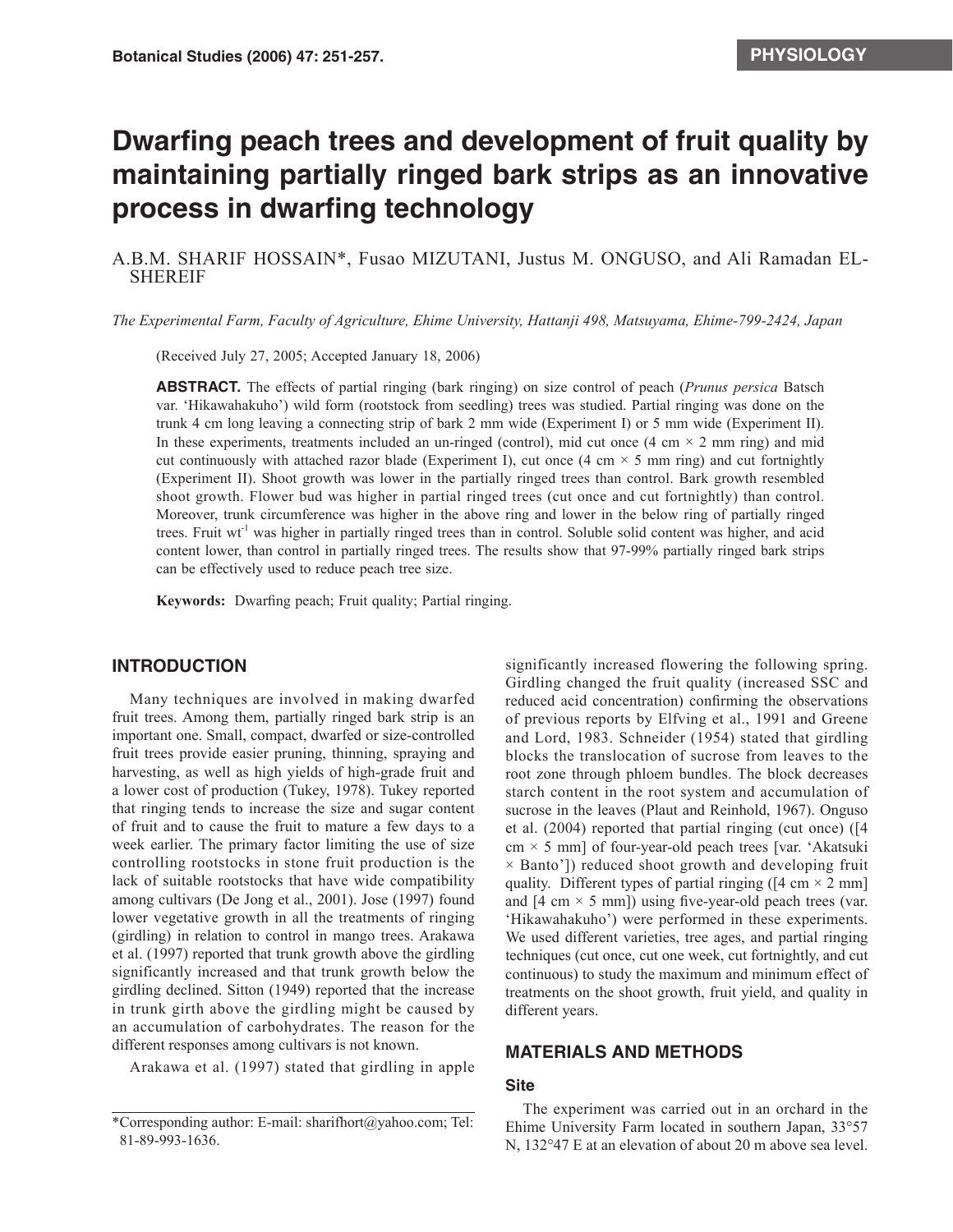The site enjoys a mild temperate climate characterized by hot humid summers and cold dry winters. The soil is sandy loam with a pH of 5.7.

### **Plant materials**

*Experiment 1***.** Three-year-old peach (*Prunus persica* Batsch var. 'Hikawahakuho') trees, wild form (grafted from seedling stocks), were used in this experiment in May 2001. The trees were spaced at 1.0 m  $\times$  1.5 m. The bark was cut 4 cm  $\times$  2 mm (bark length  $\times$  bark width). The treatments included a control, partial ringing cut one week (bark disconnected for one week) and partial ringing mid cut continuous (bark disconnected every week) as shown in Figure 1. In the treatment of partial ringing mid cut one week (bark disconnected for one week) razor blades were attached to the middle of the 2 mm bark width for one week. After one week the razor blades were removed. For the treatment of partial ringing mid cut continuous (bark disconnected every week) razor blades were attached to the middle of the 2 mm bark width for 12 weeks. Partial ringing was done by removing a partial ring 4 cm long and leaving a connecting strip 2 mm width in the trunk (main stem), 30 cm above from the soil level (Figure 1C). There were three treatments each with four replications used in the experiment. Ten shoots per tree were tagged to count new shoot length. The parameters were recorded as follows: new shoot length, total, bark width, total shoot length, and pruned shoot weight.

*Experiment 2***.** Five-year-old peach (*Prunus persica* Batsch var. 'Hikawahakuho') trees, wild form (grafted from seedling stocks), were used in this experiment in May 2003. The trees were spaced at 1.3 m  $\times$  2.0 m in a completely randomized design. Weeding, irrigation, and insecticide were applied as required. Partial ringing was done by removing a partial ring 4 cm long and leaving a connecting strip 5 mm wide in the trunk (main stem) 30 cm above soil level (Figure 1C). The experiment had three treatments each with four replications. The treatments were control (no ringing), partial ringing (cut once), and partial ringing (cut fortnightly). Total shoot length, total bark width, pruned shoot weight, percent flower bud, and trunk circumference were measured after tree growth stopped. The experiment was continued until 2004, but the treatments were applied once in 2003.



C. Partial ringing position and structure (2 cm length x 2 mm width)

**Figure 1.** Photo shows the partial ringing structure in the trunk of peach tree.  $A = 4$  cm  $\times$  2 mm partial ringing mid cut one week. Razor blade was attached in the bark strip and removed after one week;  $B = 4$  cm  $\times$  2 mm partial ringing mid cut continuous. Bark (Phloem) was disconnected by razor blade in the middle position of bark strip; C = Drawing shows partial ringing position and structure in the trunk.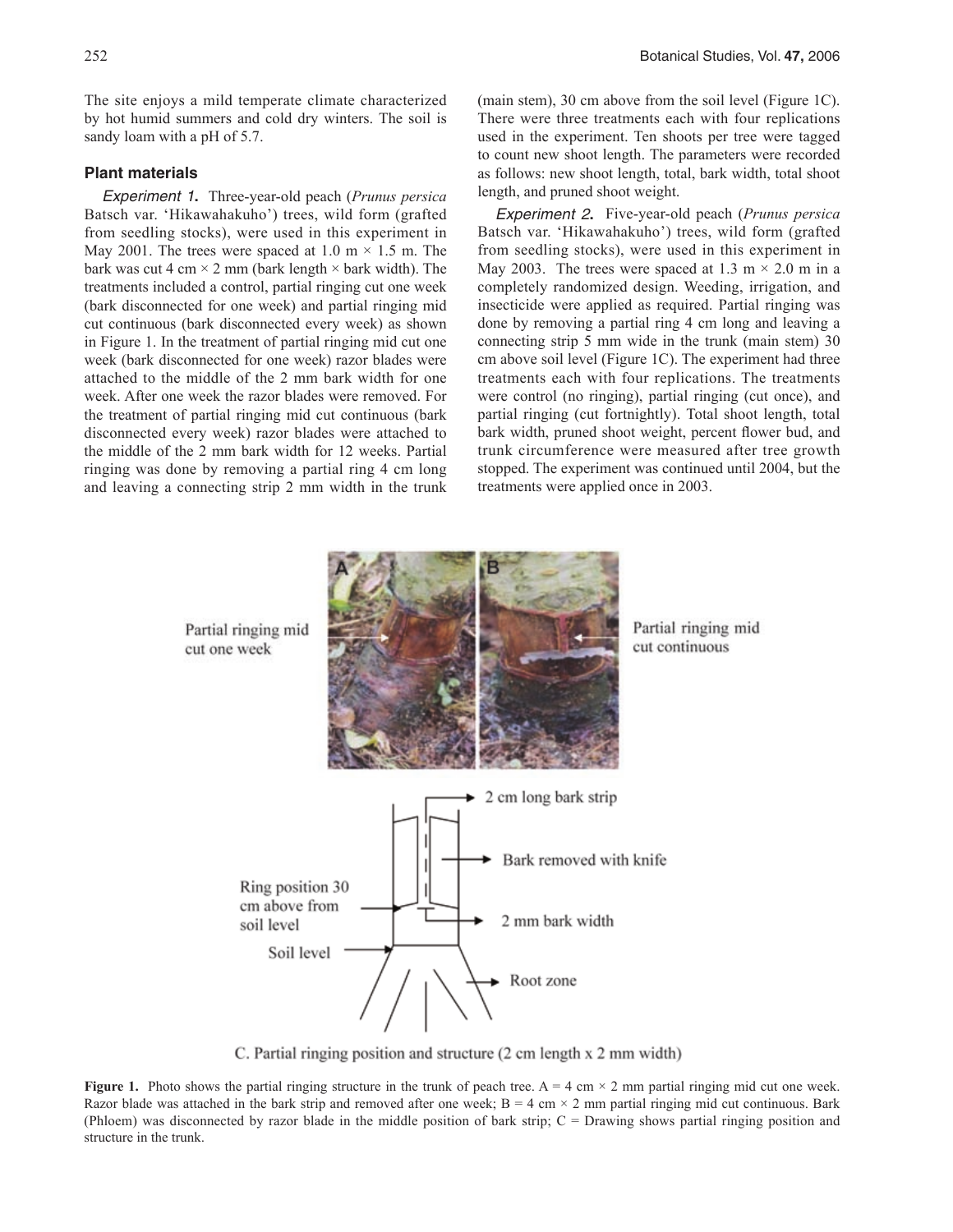

**Figure 2.** New shoot growth in peach tree as affected by partially ringed bark strips. Vertical bars indicate SE (n=4). PR = Partial ringing, mid cut one week and continuous mean razor blade was attached for one week to and then removed from the middle portion of bark strip. But in continuous razor blade treatment it remained for 12 weeks.



**Figure 3.** Total shoot length in peach tree as affected by partially ringed bark strip. Vertical bars indicate SE (n=4).  $PR =$ Partial ringing.



**Figure 4.** Bark growth (measured weekly) in peach trees as affected by partially ringed bark strip plus mid cut. Vertical bars indicate SE ( $n=4$ ). PR = Partial ringing.

#### **Fruit harvest in 2003 and 2004**

Fruit was harvested in early July 2003. Fruit number per tree, and fruit weight were recorded immediately after harvest. Five fruits per tree were randomly selected and used to determine soluble solid content and titratable acidity. Soluble solid content (SSC) was measured with refractometer (Atago PR-1), and titratable acidity (TA) was determined by titration with 0.1 N NaOH with phenolphthalein as an indicator.

The experiment was continued until fruit harvesting in 2004. Only fruit data were measured. Fruit were harvested on 28 June 2004. Fruit number per tree and fruit weight were recorded immediately after harvest. Ten fruits per tree were randomly selected and used to determine soluble solid content and titratable acidity. Both were determined as mentioned above.

#### **RESULTS**

#### **Experiment 1**

The effect of partial ringing cut one week and partial ringing mid cut continuous on new shoot growth was recorded (Figure 2). Growth was lower in partial ringing mid cut one week and partial ringing mid cut continuous than in control trees. Total shoot length was measured after growth had stopped (Figure 3). The lowest shoot length was recorded in partial ringing mid cut continuous. Shoot length between control and partial ringing mid cut one week and mid cut continuous treated trees showed a large difference. Bark growth (thickness) was measured for 12 weeks (May-August) to study the relationship between bark and shoot growth (Figure 4). In partial ringing mid cut continuous bark width remained 2 mm, and all plants withered due to the razor blade barrier which prohibited the cambial re-combinations. In partial ringing mid cut one week, bark width increased after the razor blade barrier was removed. The increase began slowly and later slowed down before stopping completely. The weight of shoot removed by winter pruning was measured for all treatments (Figure 5). The lowest shoot



**Figure 5.** Effect of partially ringed bark strip on pruned shoot weight of peach tree. Vertical bars indicate SE ( $n=4$ ). PR = Partial ringing.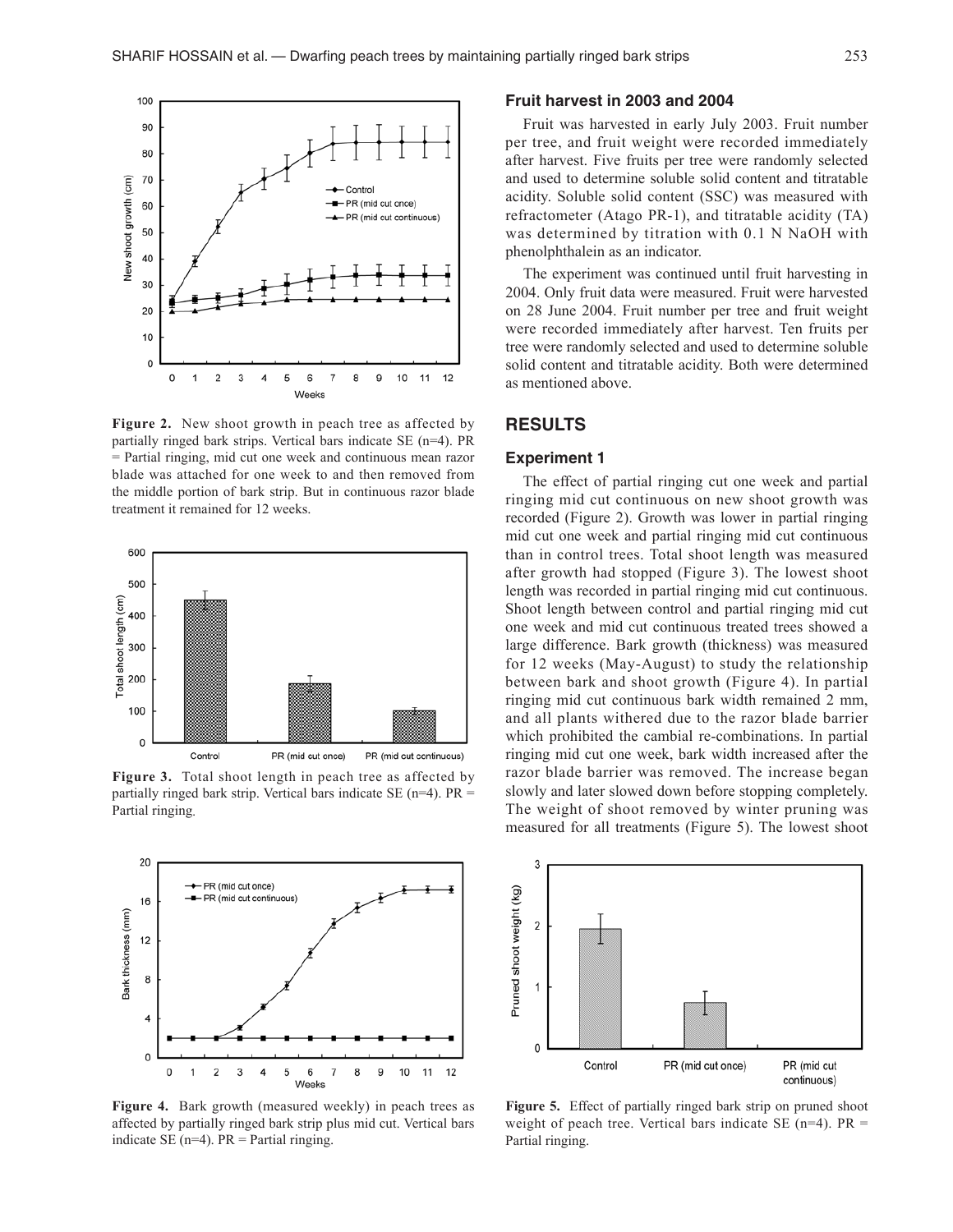weight was recorded in partial ringing mid cut one week treated trees. In mid cut continuously treated trees, there was no shoot weight because all shoots had withered due to disconnection of the cambial layer by razor blade. The relationship between bark thickness and shoot growth was strong as shown in Figure 6.

#### **Experiment 2**

The effect of partial ringing, cut once and cut fortnightly, of bark on shoot growth was recorded (Figure 7). The lowest shoot length was recorded in partial ringing (cut fortnightly) treated trees, and the highest was recorded in the control trees. Final bark growth (thickness) was observed to study the relationship between bark thickness and shoot growth (Figure 8). Bark growth was lower in partial ringing (cut fortnightly) compared with partial ringing (cut once). Pruned shoot weight was measured (Figure 9). It was lower in partially ringed trees than in control trees. Flower bud was counted (Figure 10). Flower bud was higher in partial ringing treatments than in control. Trunk circumference was higher in partial ringing trees than in control (Figure 11).



**Figure 6.** Correlation between bark thickness and shoot growth as affected by partially ringed bark strip. PR = Partial ringing.



**Figure 8.** Effect of partial ringing on final bark thickness of peach tree. Vertical bars indicate SE  $(n = 4)$ . PR = Partial ringing. Final bark width was measured after tree growth stopped



**Figure 7.** Effect of partial ringing on total shoot length of peach trees. Vertical bars indicate SE ( $n = 4$ ). PR = Partial ringing.



**Figure 9.** Effect of partial ringing on pruned shoot weight of peach trees. Vertical bars indicate SE ( $n = 4$ ). PR = Partial ringing.



**Figure 10.** Effect of partial ringing on the flower bud of peach trees. Vertical bars indicate SE ( $n = 4$ ). PR = Partial ringing.



**Figure 11.** Effect of partial ringing on trunk circumference above from ringing. Vertical bars indicate SE ( $n = 4$ ). PR = Partial ringing.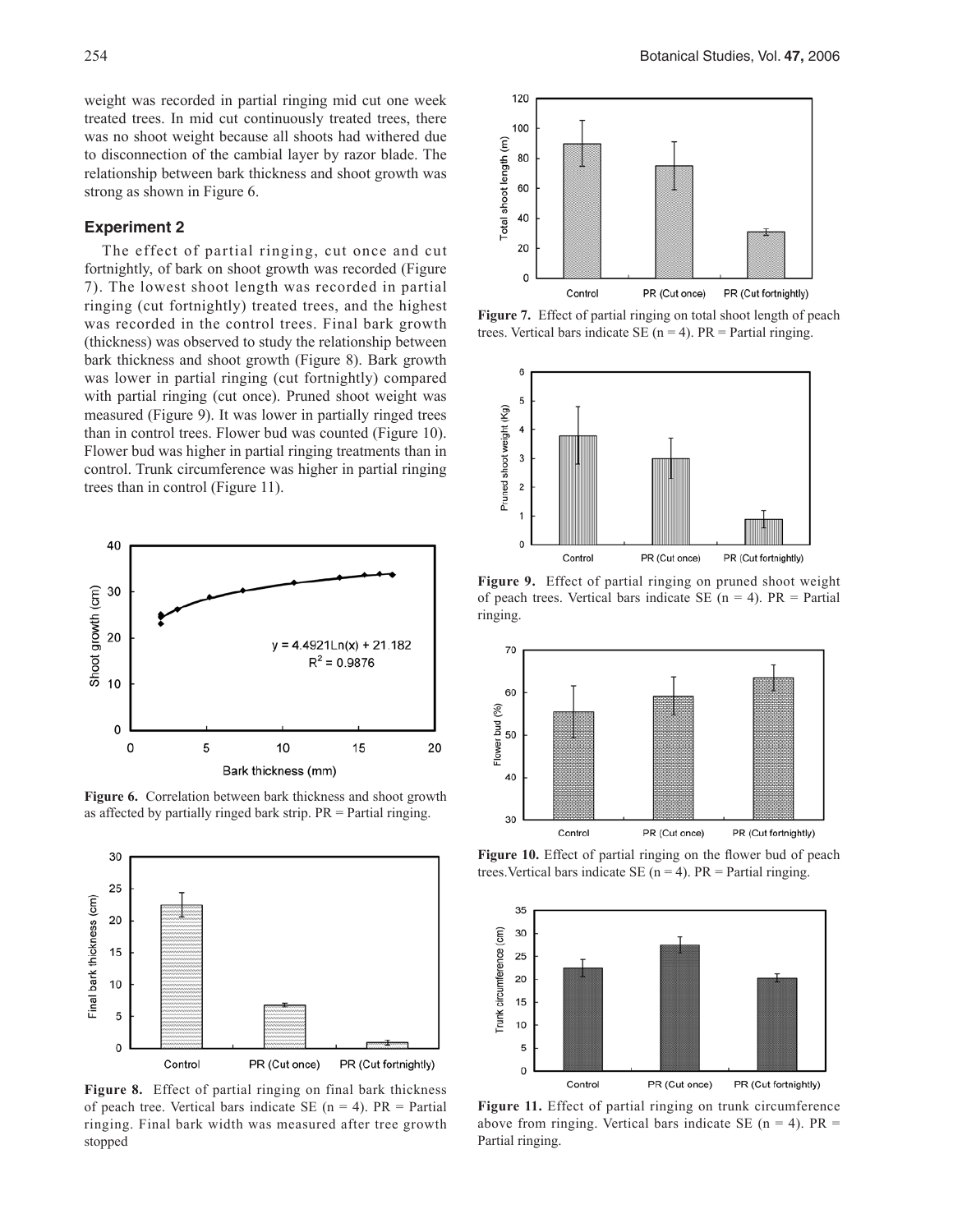The relationship between bark thickness and shoot growth was shown in Figure 12 for different treatments. The data makes clear that when bark growth was lower, shoot growth was also lower. Conversely, when bark growth was higher, shoot growth also rose. Fruit yield was lower in partially ringed than in control trees (Table 1). However, fruit  $wt<sup>-1</sup>$  was higher in partial ringing trees than in control in 2004. Soluble solid content (SSC) of harvested fruit in the following season was greater, and titratable acidity (TA) was lower in partial ringing than control trees in both 2003 and 2004 (Table 2).



**Figure 12.** Relationship between shoot length and bark thickness in different treatments.  $PR1 = Partial$  ringing (cut fortnightly), PR2 = Partial ringing (cut once).

## **DISCUSSION**

The results show that partial ringing is effective as a dwarfing component in peach trees. In the first experiment partial ringing cut once (in which bark was disconnected for one week) was found to be more effective than partial ringing mid cut continuous (in which bark was disconnected every week). When the razor blade was removed after one week, shoot and bark started to grow. In contrast, when the razor blade was attached continuously, shoot and bark stopped growing. In the second experiment, it was found that partial ringing cut once and cut fortnightly was more effective for tree dwarf and fruit quality. In the case of partial ringing (cut fortnightly), bark width (thickness) remained 5 mm for a fortnight. That is why some trees withered. Among all treatments the most effective was partial ringing (cut once). Shoot growth was lower in 5 mm partial ringing (cut fortnightly) than in partial ringing (cut once). This may be due to less suppression of food movement between shoot and root by bark ringing. Smooth carbohydrate transport from leaves to roots through the phloem was suppressed because the phloem was reduced in width by ringing. It has been reported that nutrient sap might diffuse laterally or vertically if normal phloem transport is checked by ringing cut (Tukey, 1978). Tree circumference was higher in partial ringing treatments.

Sitton (1949) reported that increases in trunk girth above the girdling might be caused by swelling of the trunk with the accumulation of carbohydrates while the reason for different responses among cultivars is not known. The percentage of flower buds was higher in

| Treatment            | Yield (Kg/tree) |               | Fruit weight (g) |                  |
|----------------------|-----------------|---------------|------------------|------------------|
|                      | 2003            | 2004          | 2003             | 2004             |
| Control              | $3.4 \pm 0.6^a$ | $3.0 \pm 0.3$ | $181.4 \pm 15.4$ | $185.1 \pm 10.4$ |
| PR (cut once)        | $3.0 \pm 0.4$   | $3.0 \pm 0.5$ | $185.1 \pm 11.3$ | $190.1 \pm 2.2$  |
| PR (Cut fortnightly) | $1.1 \pm 0.2$   | $1.2 \pm 0.6$ | $180.3 \pm 14.5$ | $188.0 \pm 1.7$  |

**Table 1.** Effects of partial ringing (PR) on fruit yield of peach trees in 2003 and 2004.

 ${}^{\text{a}}$ Mean  $\pm$  SE (n=4); PR = Parartial ringing.

| Table 2. Effect of partial ringing (PR) on soluble solid content and acid content of peach fruit in 2003 and 2004. |  |  |
|--------------------------------------------------------------------------------------------------------------------|--|--|
|--------------------------------------------------------------------------------------------------------------------|--|--|

| Treatment            | Soluble solids content $(\% )$ |                 | Acid content $(\% )$ |                 |
|----------------------|--------------------------------|-----------------|----------------------|-----------------|
|                      | 2003                           | 2004            | 2003                 | 2004            |
| Control              | $7.10 \pm 0.42^a$              | $7.00 \pm 0.32$ | $0.46 \pm 0.05$      | $0.47 \pm 0.06$ |
| PR (cut once)        | $7.60 \pm 0.30$                | $7.90 \pm 0.29$ | $0.38 \pm 0.04$      | $0.36 \pm 0.05$ |
| PR (Cut fortnightly) | $8.20 \pm 0.28$                | $8.40 \pm 0.27$ | $0.36 \pm 0.02$      | $0.35 \pm 0.03$ |

 $^{\text{a}}$ Mean  $\pm$  SE (n=4); PR = Partial ringing.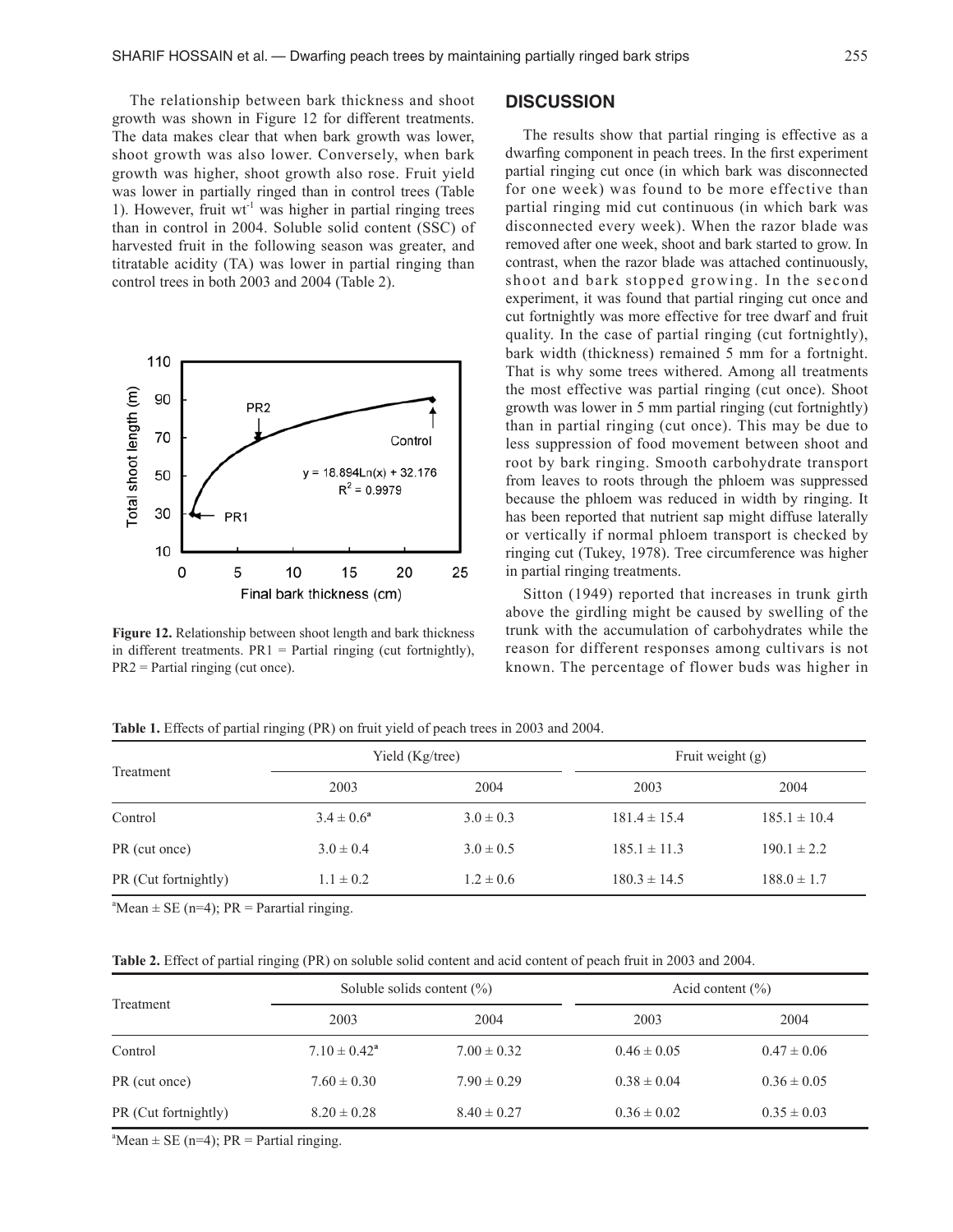partially ringed trees than in control trees. This might be due to a deposition of sufficient carbohydrates and nutrients in the upper parts of ringing. Arakawa et al. (1997) also found that flowering the following spring in Fuji apple was significantly increased by girdling. Arakawa et al. (1997) reported that growth of the trunk above the treated area increased significantly and growth below it was reduced by girdling in apple.

Tree circumference was higher in the upper parts in the ringing treatments. Onguso et al. (2004) reported that sugars and starch were higher in the upper parts of the ring than in the lower parts. They also stated trunk circumference was higher in the upper part in the ringing treatments.

Johnson (1998) reported that photosynthates produced in the leaves are partially and completely stopped from reaching the roots by girdling. Hossain et al. (2004) found that N and Ca were higher in partially ringed trees than control. Johnson (1998) reported that 50% or more of the stem circumference made girdling the plant would probably die or hang on in a pretty unhealthy and ugly state for a while. Arakawa et al. (1997) reported that 90% girdling in apple trees might reduce growth. Our result shows that peach tree can be dwarfed by applying 97-99% girdling.

## **CONCLUSIONS**

This study has shown that it is possible to make peach tree dwarfed from vigorous rootstock by applying bark ringing. The techniques include a new effect of 97%-99% (2 mm bark strip in Experiment I and 5 mm bark strip in Experiment II) bark ringing: the plant can survive in addtion to being dwarfed effectively. Some researchers have applied 50% and 90% ringing in other trees and varieties, and those plants have survived and been dwarfed. Some differences were highlighted, including bark ringing in peach trees (var. 'Hikawahakuho') maintained mid cut once with razor blade shock and cut fortnightly than bark ringing maintained cut once what usually done as girdling. In our result, we found that partial ringing (mid cut once) and partial ringing (cut fortnightly) were more effective than partial ringing (cut once) and control (un-ringed) in reducing tree size. No significant difference in fruit quality emerged. In addition, the spraying of growth inhibitors as a dwarfing component may cause environmental pollution. By contrast, bark ringing reduces the cost of tree spray and labor. That is why fruit tree growers can use this dwarfing technique easily to control tree sizing.

**Acknowledgements.** The authors are grateful to the Ministry of Education, Culture, Sports, Science and Technology, Japan for providing funds for this research.

## **LITERATURE CITED**

- Arakawa, O., K. Kanno, A. Kanetsuka, and Y. Shiozaki. 1997. Effect of girdling and bark inversion on tree growth and fruit quality of apple. Proc. 6. Int. Symp. on Integrating Canopy. Acta Hort. **451:** 579-586.
- De Jong, T.M., A. Weibel, W. Tsuji, J.F. Doyle, R.S. Johnson, and D. Ramming. 2001. Evaluation of size controlling rootstocks for California peach production. Acta Hort. **557:**  103-110.
- Elfving, D.C., E.C. Lougheed, and R.A. Cline. 1991. Daminozide root pruning, trunk scoring and trunk ringing effects on fruit ripening and storage behavior of McIntosh apple. J. Amer. Soc. Hort. Sci. **116:** 195-200.
- Greene, D.W. and W.J. Lord. 1983. Effect of dormant pruning, summer pruning, scoring and growth regulators on growth, yield and fruit quality of Delicious and Cortland apple trees. J. Amer. Soc. Hort. Sci. **108:** 590-595.
- Hossain, A.B.M.S., F. Mizutani, and J.M. Onguso. 2004. Effect of partial and complete ringing on carbohydrates, mineral content and distribution pattern 13C-photoassimilates in young peach trees. Asian J. Pl. Sci. **3:** 498-507.
- Johnson, G. 1998. Plant health care update. A Newsletter. Minnesota University, Extension Service, Glenwood Ave., Minneapolis, pp. 1.
- Jose, A. 1997. Effect of girdling treatments on flowering and production of mango. Acta Hort. **455:** 132-134.
- Onguso, J.M., F. Mizutani, and A.B.M.S. Hossain. 2004. Effects of partial ringing and heating of trunk on shoot growth and fruit quality of peach trees. Bot. Bull. Acad. Sin. **45:**  301-306.
- Plaut, Z. and L. Reinhold. 1967. The effect of water stress on the movement of  $^{14}$ C-sucrose tritiated water within the supply of leaves of young bean plants. Aust. J. Biol. Sci. **20:** 297-307.
- Schneider, H. 1954. Effect of trunk girdling on phloem of trunk of sweet orange trees on sour orange rootstocks. Hilgardia **22:** 593-601.
- Sitton, B.G. 1949. The effect of different methods of girdling bearing and defruited tung branches. Proc. Amer. Soc. Hort. Sci. **53:** 119-124.
- Tukey, H.B. 1978. Tree structure, Physiology and Dwarfing. Dwarf Fruit Trees, pp. 95.